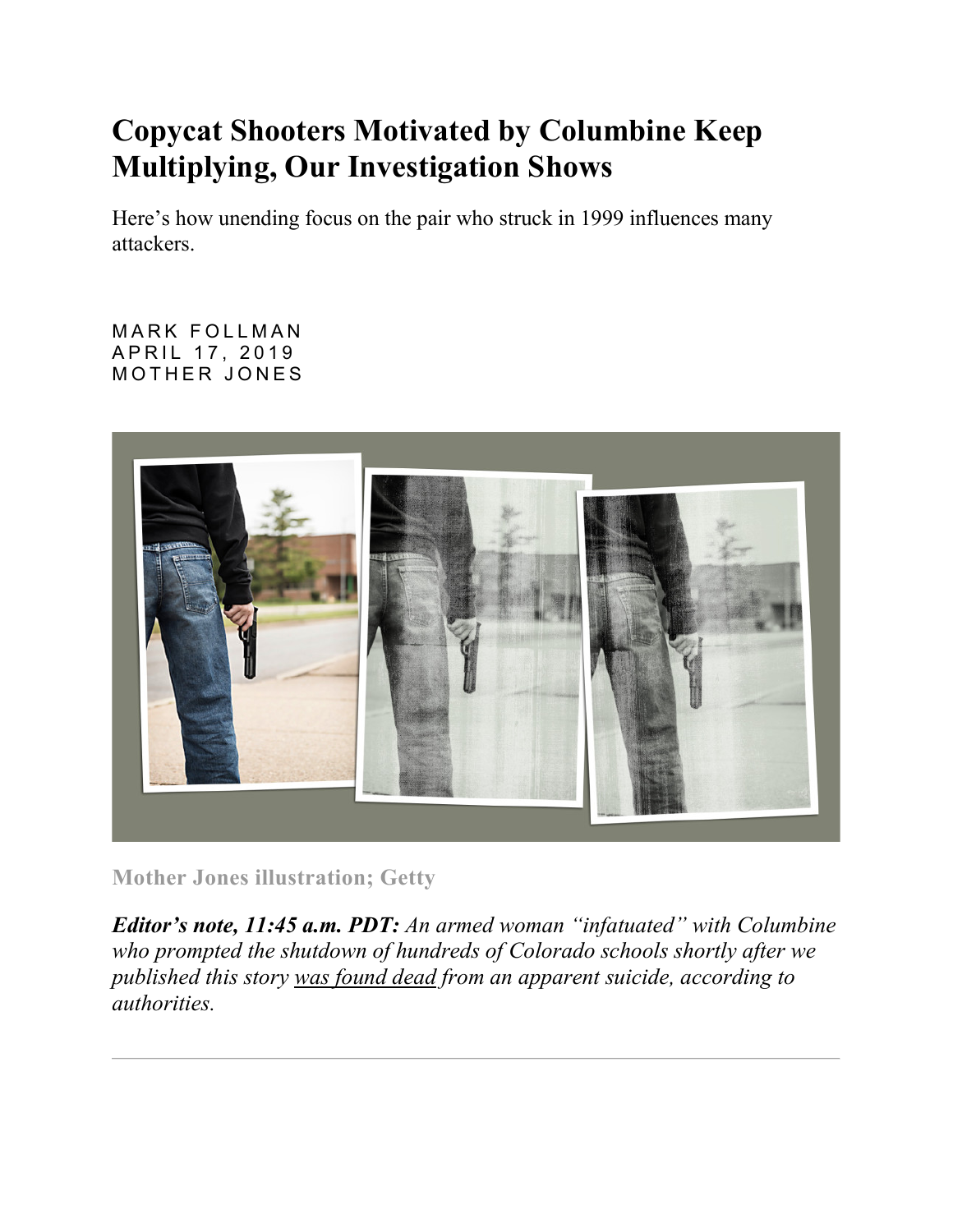**Two of the future shooters** were just infants and a third wasn't even born yet when Columbine happened. But by the time they each attacked their schools last year, all three young men had drawn inspiration from the pair who committed suicidal mass murder at their Colorado high school on April 20, 1999.

"I'm thinking about doing my school the same way," one commented online prior to opening fire at his former high school in Ocala, Florida, 19 years later to the day. "Everybody will know my name," he added. The shooter in Parkland, Florida, also researched the Columbine attack, and recorded himself on video: "When you see me on the news, you'll all know who I am." The high school junior who went on a rampage last May in Santa Fe, Texas, wore a trench coat and insignia that echoed the Columbine perpetrators' attire.

There have been many others like them: young men (and a few young women) who have plotted or carried out violent attacks that were influenced by the "Columbine effect." When I first reported in 2015 about [this phenomenon](https://www.motherjones.com/politics/2015/10/mass-shootings-threat-assessment-shooter-fbi-columbine/) and the media's growing role in [motivating mass shooters,](https://www.motherjones.com/politics/2015/10/media-inspires-mass-shooters-copycats/) our *Mother Jones* investigation documented the Columbine effect in 74 plots and attacks spanning 30 states. The data, drawn from news coverage, public records, and interviews with mental health and law enforcement experts, revealed some stark behavioral patterns—all linked to the perpetrators' desire for media attention and notoriety. Some planned to strike on the anniversary of the Columbine attack, like the shooter in Ocala last April. (There have been at least 18 anniversary-related plots and attacks.) Others aspired to outdo the Columbine [body count.](https://www.motherjones.com/politics/2017/11/mass-shootings-body-counts-media-1/) Many explicitly identified with the Columbine shooters, hailing them as "heroes," "martyrs," or "gods." Some even took pilgrimagestyle trips to suburban Denver, from as far away as North Carolina and Washington state, to visit Columbine High School before returning home to carry out shootings.

Today, the Columbine effect is even more grimly pronounced than it was in 2015. Additional cases since then bring the total to more than 100 plots and attacks influenced by the 1999 shooting. And those are just the cases for which there is some kind of public record: In talking with law enforcement and mental health sources who work to [prevent such attacks,](https://www.motherjones.com/politics/2015/10/mass-shootings-threat-assessment-shooter-fbi-columbine/) I've learned of dozens more Columbine-influenced threats that never made the news.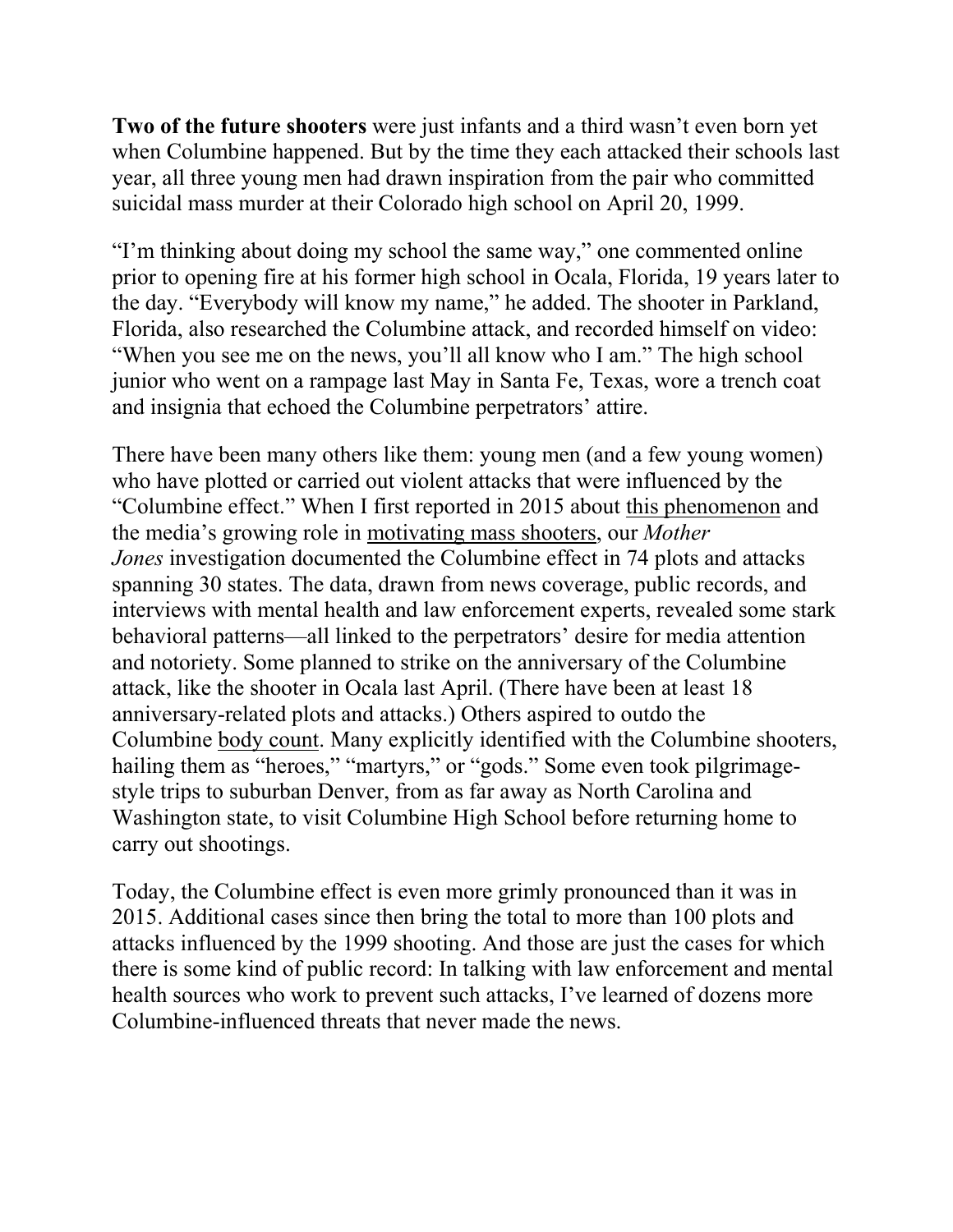"We've taken more guns off kids this year than any other year, and it's not just here. My counterparts I'm talking to around the country are seeing the same thing."

As the response to the recent massacre in New Zealand showed, public officials and the media have made some improvement on how they react to mass shooters—downplaying their names and faces and choosing [not to publish](https://www.npr.org/2019/03/20/705252715/how-to-talk-about-a-mass-shooting-without-glorifying-the-shooter)  [gruesome footage or images—](https://www.npr.org/2019/03/20/705252715/how-to-talk-about-a-mass-shooting-without-glorifying-the-shooter)to avoid granting shooters the infamy they seek. But the blitz of media coverage for this week's 20th anniversary of the Columbine attack has once again put the perpetrators on display. Again, we see the familiar image from surveillance footage of one of them wielding a gun in the school cafeteria. Again, from videos the pair recorded, we see images of them in their trench coats and sunglasses, grinning with their weapons in hand.

Shooter-focused media coverage does not cause a person to commit violence. Nor do various salacious internet sites devoted to Columbine or [other high](http://nymag.com/intelligencer/2018/04/cruzers-are-fans-of-school-shooter-nikolas-cruz.html)[profile cases.](http://nymag.com/intelligencer/2018/04/cruzers-are-fans-of-school-shooter-nikolas-cruz.html) Most mass shooters are motivated by a complex set of factors including entrenched grievances and behavioral health problems, as detailed in a major study [from the FBI](https://www.motherjones.com/crime-justice/2018/06/active-shooters-fbi-research-warning-signs/) published last year. But the impact from persistent sensational coverage of the Columbine shooters—produced with what purpose?—keeps showing up in case after case. They often get renewed publicity after the latest school shooting. In the view of several mental health experts I've spoken with, such content has fed an enduring false narrative that the pair were social outcasts who took a stand against bullying. (In reality, sociopathy, suicidal depression, and other factors drove their behavior.)

Kris Mohandie, a forensic psychologist who has assessed youth offenders fixated on Columbine, says the massacre should no longer be treated as some dark cultural touchstone. "Those two offenders should be made as anonymous as possible," he says. "I think the reporting needs to downplay the people who did it, while underscoring what we've learned about how to manage these kinds of people, the things wrong with them."

The fact that Columbine grew to be shorthand has itself fueled the problem.

"Every single school shooting, the media calls it a Columbine-style attack," says John McDonald, a threat assessment expert who oversees security for the 157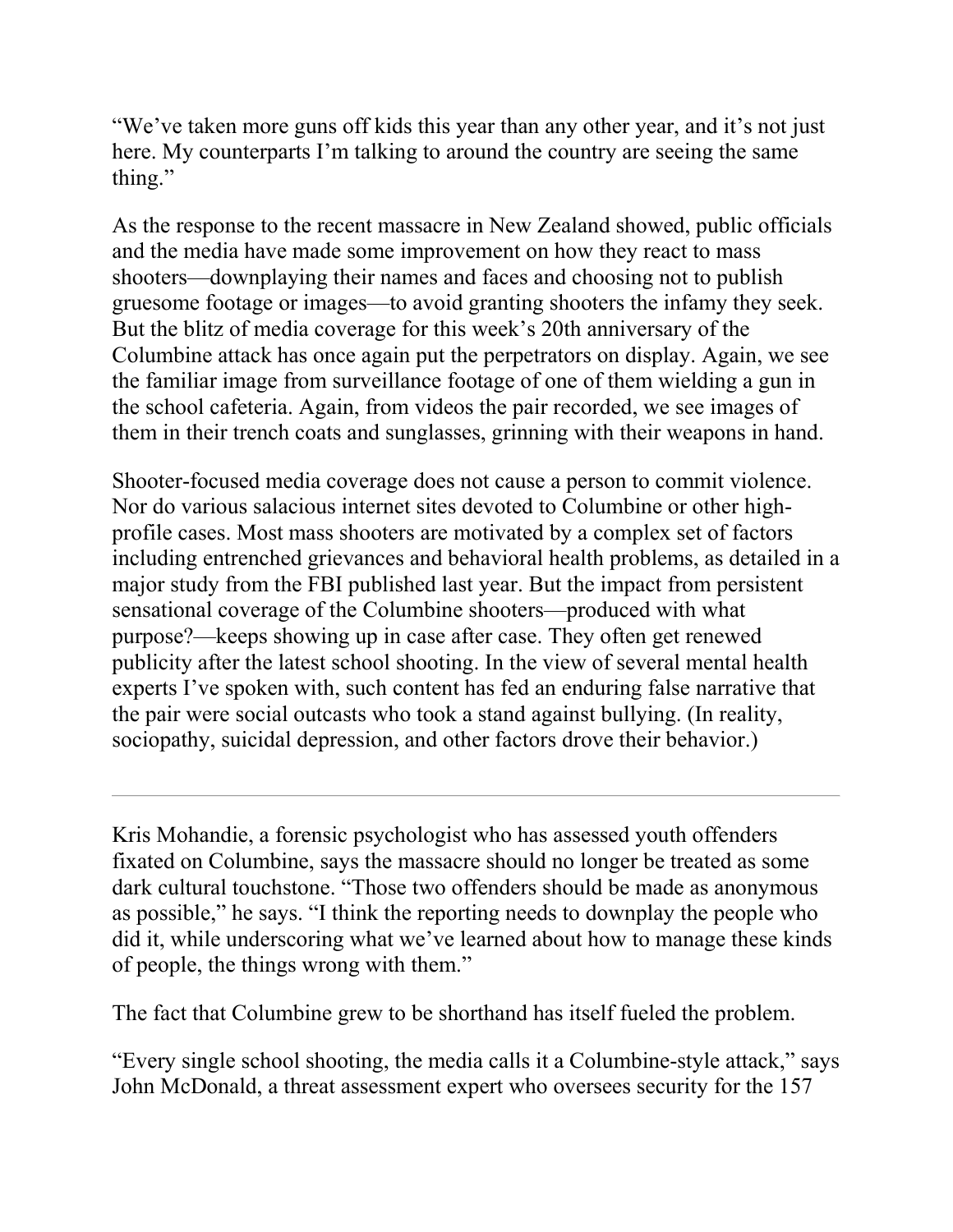public schools serving roughly 85,000 students in Colorado's Jefferson County, including Columbine High School. The worsening copycat problem has tracked with a rise in threat cases more broadly. "We've taken more guns off kids this year than any other year, and it's not just here," McDonald told me. "My counterparts I'm talking to around the country are seeing the same thing." Following a string of workplace shootings in the 1980s, he noted, "It used to be called 'going postal.' Now it's 'doing a Columbine.'"

JeffCo, as the region is known locally, has seen a sharp rise in threat cases in each of the past several years, including a fresh one that [disrupted](https://www.washingtonpost.com/education/2019/04/16/columbine-high-school-lockout-jeffco-schools/) its school system this week. The district has already logged more than 800 cases in the current school year; until the rate began climbing six years ago, there were fewer than 100 cases annually. As of mid-April, 46 of this year's cases were serious enough to be elevated from the individual school level to JeffCo's district-wide threat assessment team, which taps additional expertise to handle the most worrisome cases. The surge in threats has included outsiders increasingly showing up at Columbine, according to McDonald. And the other disturbing behavioral patterns continue: In March, a Texas man armed with a knife told an officer who intercepted him in the Columbine parking lot that "the soul" of one of the shooters "lives in my heart."

The Columbine effect hasn't just been exacerbated by news outlets; public officials around the country routinely describe threats to schools as "Columbinestyle plots," sometimes even when there is no specific indication of a copycat factor. The problem has also spread internationally in recent years: There have been at least a dozen Columbine-influenced cases ranging from Canada to countries in Europe and Latin America, including a suicidal mass shooting carried out last month at a school in Brazil by two former students.

With April 20 approaching, public attention should focus on the resiliency of the Columbine survivors and community, and on lessons learned about safety and prevention. One strategic legacy of Columbine is that law enforcement no longer waits to move in and confront active shooters. Experts have learned a lot since 1999 about behaviors and motivations that can lead to gun rampages, including the allure of the media spotlight.

It's time to bury the Columbine shooters.